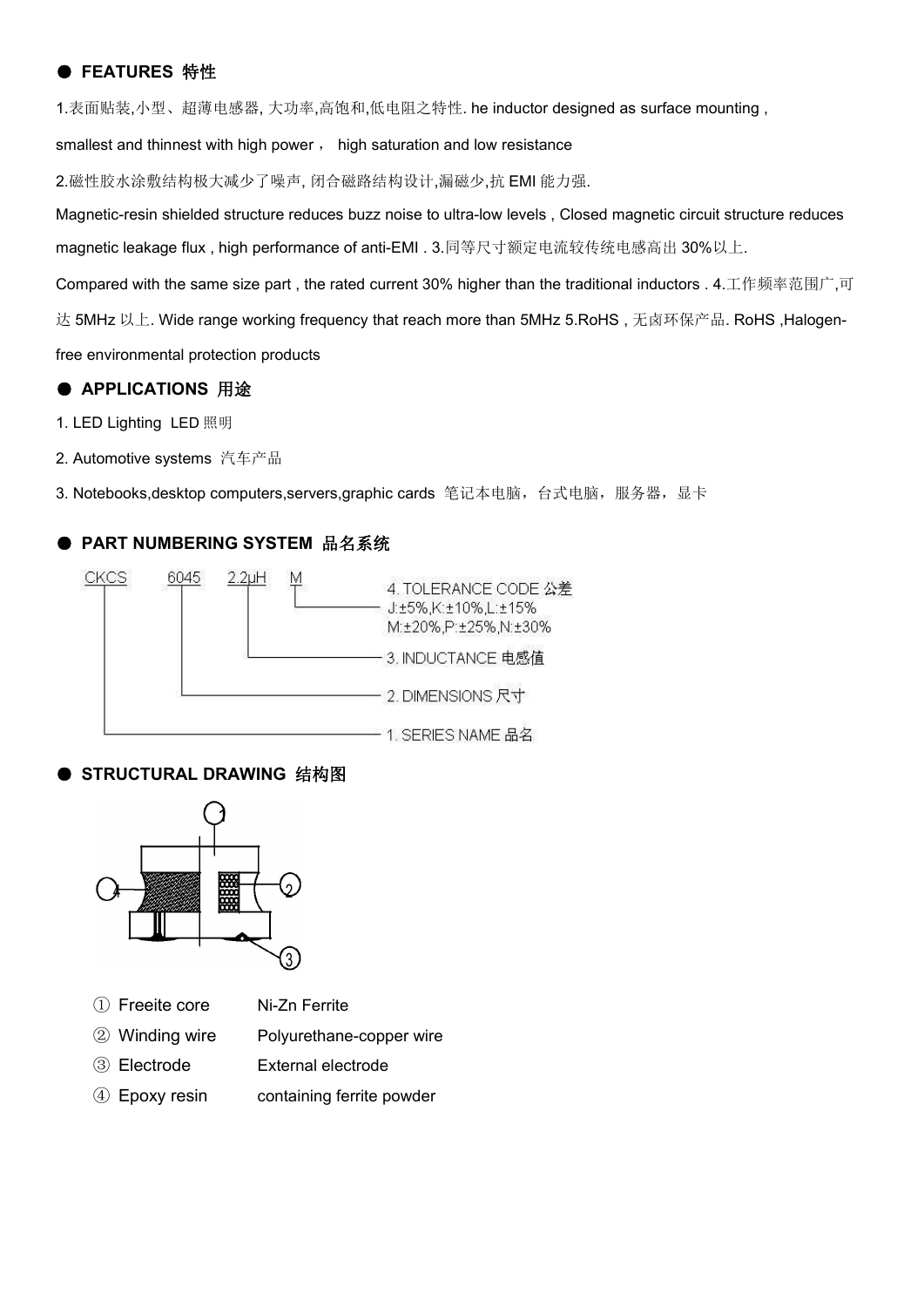# ● **SHAPES AND DIMENSIONS** 外形尺寸 **(Unit:mm)**

Fig 1









Fig 2







Recommended patterns

| TYPE(型号)       | A             | В             | $\mathbf{C}$ | D             | Е              | F   | G    | H   | Fig            |
|----------------|---------------|---------------|--------------|---------------|----------------|-----|------|-----|----------------|
| NR201610       | $2.0 + 0.3$   | $1.6 + 0.3$   | 1.05 Max     | $0.6 + 0.2$   | $0.77 \pm 0.2$ | 0.6 | 0.8  | 1.8 | $\mathbf{1}$   |
| NR252010       | $2.5 \pm 0.3$ | $2.0 + 0.3$   | 1.05 Max     | $0.8 + 0.3$   | $0.9 + 0.3$    | 0.6 | 1.1  | 2.0 | 1              |
| NR252012       | $2.5 \pm 0.3$ | $2.0 + 0.3$   | 1.25 Max     | $0.8 + 0.3$   | $0.9 + 0.3$    | 0.6 | 1.1  | 2.0 | $\mathbf{1}$   |
| <b>NRS3010</b> | $3.0 + 0.2$   | $3.0 + 0.2$   | $1.1$ Max    | $1.2 + 0.3$   | $0.9 + 0.3$    | 1.1 | 1.0  | 2.7 | $\mathbf{3}$   |
| <b>NRS3012</b> | $3.0 + 0.2$   | $3.0 + 0.2$   | $1.3$ Max    | $1.2 \pm 0.3$ | $0.9 + 0.3$    | 1.1 | 1.0  | 2.7 | $\mathbf{3}$   |
| <b>NRS3015</b> | $3.0 + 0.2$   | $3.0 + 0.2$   | $1.7$ Max    | $1.2 \pm 0.3$ | $0.9 + 0.3$    | 1.1 | 1.0  | 2.7 | 3              |
| NR4012         | $4.0 + 0.2$   | $4.0 + 0.2$   | $1.2$ Max    | $1.6 + 0.3$   | $1.2 \pm 0.3$  | 1.4 | 1.3  | 3.7 | 3              |
| NR4018         | $4.0 + 0.2$   | $4.0 \pm 0.2$ | $1.8$ Max    | $1.6 + 0.3$   | $1.2 \pm 0.3$  | 1.4 | 1.3  | 3.7 | 3              |
| NR4020         | $4.0 + 0.2$   | $4.0 + 0.2$   | 2.0 Max      | $1.6 + 0.3$   | $1.2 \pm 0.3$  | 1.4 | 1.3  | 3.7 | 3              |
| NR4030         | $4.0 + 0.2$   | $4.0 + 0.2$   | 3.0 Max      | $1.3 + 0.3$   | $1.35 \pm 0.3$ | 1.2 | 1.40 | 3.7 | $\mathbf{3}$   |
| NR5020         | $5.0 + 0.2$   | $5.0 + 0.2$   | 2.1 Max      | $1.4 + 0.3$   | $1.8 + 0.3$    | 1.2 | 1.9  | 4.2 | $\overline{2}$ |
| NR5040         | $5.0 + 0.2$   | $5.0 + 0.2$   | 4.0 Max      | $1.6 + 0.3$   | $1.7 + 0.3$    | 1.4 | 1.8  | 4.2 | 3              |
| NR6020         | $6.0 + 0.3$   | $6.0 + 0.3$   | 2.1 Max      | $2.3 + 0.3$   | $1.85 \pm 0.3$ | 2.4 | 1.8  | 5.7 | $\overline{2}$ |
| <b>NRS6028</b> | $6.0 + 0.3$   | $6.0 + 0.3$   | 3.0 Max      | $2.3 \pm 0.3$ | $1.85 \pm 0.3$ | 2.4 | 1.8  | 5.7 | $\overline{2}$ |
| NR6045         | $6.0 + 0.3$   | $6.0 + 0.3$   | 4.7 Max      | $2.3 \pm 0.3$ | $1.85 \pm 0.3$ | 2.4 | 1.8  | 5.7 | $\overline{2}$ |
| NR8040         | $8.0 + 0.3$   | $8.0 + 0.3$   | 4.2 Max      | $3.8 + 0.3$   | $2.1 \pm 0.3$  | 3.6 | 2.2  | 7.5 | $\overline{2}$ |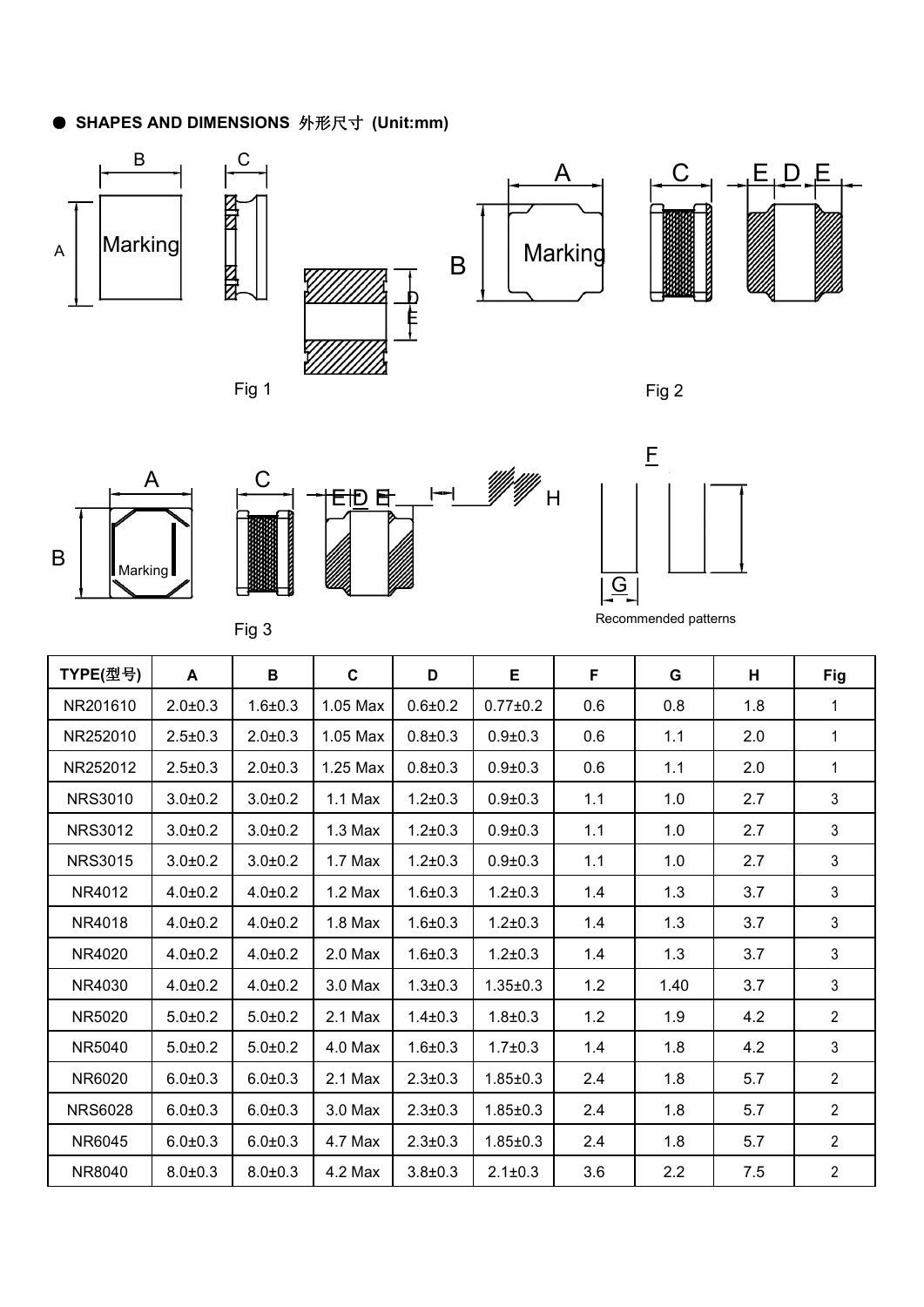| PART NUMBER<br>品名 | <b>INDUCTANCE</b><br>(Hu)<br>电感值 | DCR (Max)<br>$(\Omega)$<br>直流电阻  | Isat (Max.)<br>(A)<br>饱和电流 | Irms (Max.)<br>(A)<br>额定电流 | Marker<br>印字 |
|-------------------|----------------------------------|----------------------------------|----------------------------|----------------------------|--------------|
| NR201610-0.47uH/N | 0.47±30%                         | 0.059                            | 2.30                       | 2.35                       |              |
| NR201610-0.68uH/N | $0.68 \pm 30\%$                  | 0.076                            | 1.95                       | 2.05                       |              |
| NR201610-1uH/N    | $1.0 \pm 30\%$                   | 0.114                            | 1.65                       | 1.45                       |              |
| NR201610-1.5uH/N  | $1.5 \pm 30\%$                   | 0.174                            | 1.35                       | 1.25                       |              |
| NR201610-2.2uH/M  | $2.2 \pm 20\%$                   | 0.264                            | 1.20                       | 1.10                       |              |
| NR201610-3.3uH/M  | $3.3 \pm 20\%$                   | 0.335                            | 0.90                       | 0.88                       |              |
| NR201610-4.7uH/M  | $4.7 \pm 20\%$                   | 0.479                            | 0.70                       | 0.74                       |              |
| NR201610-6.8uH/M  | $6.8 \pm 20\%$                   | 0.816                            | 0.60                       | 0.52                       |              |
| NR201610-10uH/M   | 10±20%                           | 1.020                            | 0.50                       | 0.45                       |              |
|                   |                                  |                                  |                            |                            |              |
| PART NUMBER<br>品名 | <b>INDUCTANCE</b><br>(Hu)<br>电感值 | DCR (Max.)<br>$(\Omega)$<br>直流电阻 | Isat (Max.)<br>(A)<br>饱和电流 | Irms (Max.)<br>(A)<br>额定电流 | Marker<br>印字 |
| NR252010-1.0uH/N  | $1.0\pm30\%$                     | 0.108                            | 1.85                       | 1.65                       | A            |
| NR252010-1.5uH/N  | 1.5±30%                          | 0.182                            | 1.80                       | 1.30                       | B            |

| $N$ RZ5ZU TU-T.UUH/N | 1.U±3U%        | <b>U. IU8</b> | −55. ا | 1.OS. | $\overline{A}$ |
|----------------------|----------------|---------------|--------|-------|----------------|
| NR252010-1.5uH/N     | $1.5 \pm 30\%$ | 0.182         | 1.80   | 1.30  | B              |
| NR252010-2.2uH/N     | $2.2 \pm 30\%$ | 0.209         | 1.20   | 1.20  | $\mathsf{C}$   |
| NR252010-3.3uH/M     | $3.3 \pm 20\%$ | 0.328         | 1.05   | 0.90  | D              |
| NR252010-4.7uH/N     | $4.7 \pm 20\%$ | 0.563         | 0.95   | 0.70  | E              |
| NR252010-5.6uH/M     | $5.6 \pm 20\%$ | 0.563         | 0.80   | 0.73  | F.             |
| NR252010-6.8uH/M     | $6.8 \pm 20\%$ | 0.896         | 0.78   | 0.59  | G              |
| NR252010-10uH/M      | 10±20%         | 1.092         | 0.65   | 0.50  | H              |
| NR252010-15uH/M      | 15±20%         | 1.885         | 0.46   | 0.36  |                |
| NR252010-22uH/M      | 22±20%         | 2.400         | 0.45   | 0.30  | J              |

Remark: 1.Inductance Tested at 1MHz,0.25Vrms (20℃)

2. Isat: DC current at which the inductance drops approximate 30% from its value without current;

3. Irms: DC current that causes the temperature rise ( $\triangle T = 40^{\circ}$ C) from 25°C ambient.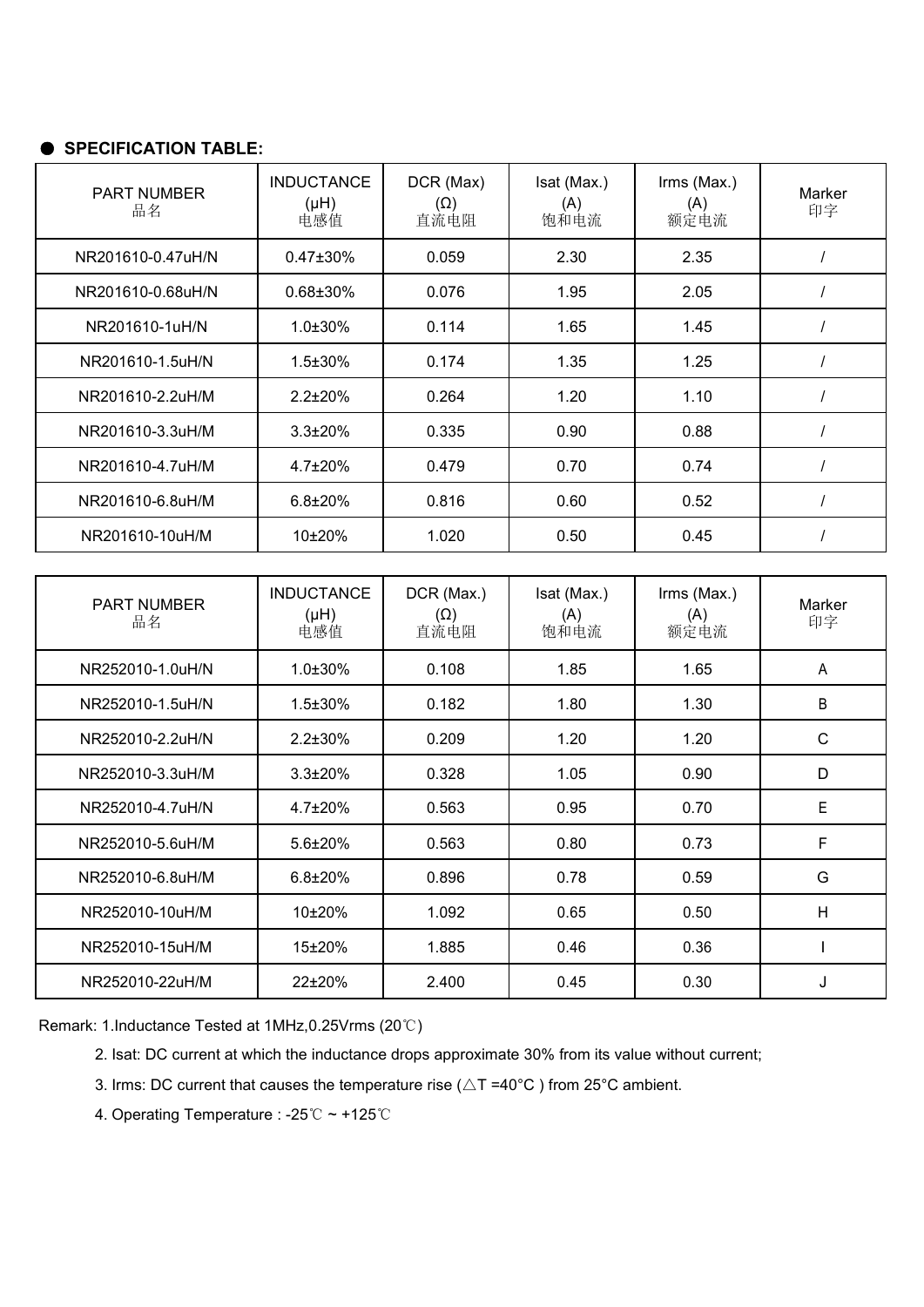| PART NUMBER<br>品名 | <b>INDUCTANCE</b><br>(Hu)<br>电感值 | DCR (Max.)<br>$(\Omega)$<br>直流电阻 | Isat (Max.)<br>(A)<br>饱和电流 | Irms (Max.)<br>(A)<br>额定电流 | Marker<br>印字 |
|-------------------|----------------------------------|----------------------------------|----------------------------|----------------------------|--------------|
| NR252012-0.47uH/N | 0.47±30%                         | 0.061                            | 3.82                       | 2.15                       | A            |
| NR252012-0.68uH/N | 0.68±30%                         | 0.074                            | 3.28                       | 1.95                       | B            |
| NR252012-1.0uH/N  | 1.0±30%                          | 0.09                             | 2.59                       | 1.93                       | $\mathsf{C}$ |
| NR252012-1.2uH/N  | $1.2 \pm 30\%$                   | 0.129                            | 2.38                       | 1.46                       | D            |
| NR252012-1.5uH/N  | $1.5 \pm 30\%$                   | 0.147                            | 2.24                       | 1.40                       | E            |
| NR252012-2.2uH/N  | $2.2 \pm 30\%$                   | 0.216                            | 1.85                       | 1.15                       | F            |
| NR252012-3.3uH/M  | $3.3 \pm 20\%$                   | 0.264                            | 1.61                       | 1.04                       | G            |
| NR252012-4.7uH/M  | 4.7±20%                          | 0.377                            | 1.12                       | 0.84                       | H            |
| NR252012-5.6uH/M  | 5.6±20%                          | 0.538                            | 1.11                       | 0.73                       |              |
| NR252012-6.8uH/M  | $6.8 \pm 20\%$                   | 0.581                            | 0.98                       | 0.69                       | J            |
| NR252012-8.2uH/M  | $8.2 \pm 20\%$                   | 0.658                            | 0.98                       | 0.65                       | ${\sf N}$    |
| NR252012-10uH/M   | 10±20%                           | 0.69                             | 0.79                       | 0.62                       | K            |
| NR252012-12uH/M   | $12\pm 20\%$                     | 1.075                            | 0.78                       | 0.51                       | $\circ$      |
| NR252012-15uH/M   | 15±20%                           | 1.591                            | 0.68                       | 0.42                       | L.           |
| NR252012-22uH/M   | 22±20%                           | 1.976                            | 0.53                       | 0.38                       | M            |

Remark: 1.Inductance Tested at 1MHz,0.25Vrms (20℃)

2. Isat: DC current at which the inductance drops approximate 30% from its value without current;

3. Irms: DC current that causes the temperature rise ( $\triangle T = 40^{\circ}$ C) from 25°C ambient.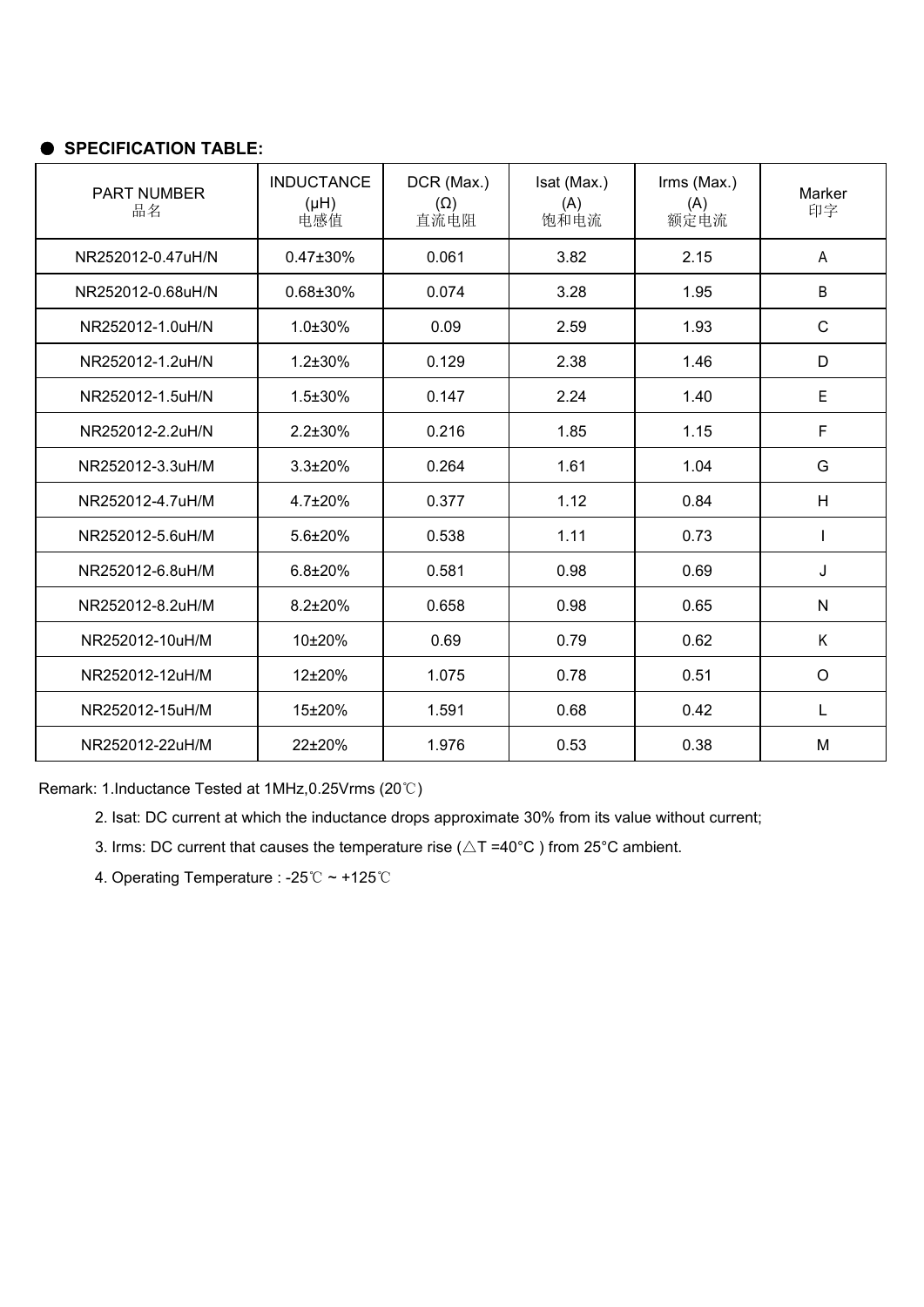| <b>PART NUMBER</b><br>品名 | <b>INDUCTANCE</b><br>$(H\mu)$<br>电感值 | $DCR$ ( $\pm 30\%$ )<br>$(\Omega)$<br>直流电阻 | Isat (Max.)<br>(A)<br>饱和电流 | Irms (Max.)<br>(A)<br>额定电流 | S.R.F.(Min.)<br>(MHz)<br>自谐频率 |
|--------------------------|--------------------------------------|--------------------------------------------|----------------------------|----------------------------|-------------------------------|
| NR3010-1.0uH/N           | 1.0±30%                              | 0.065                                      | 1.40                       | 1.45                       | 180                           |
| NR3010-1.5uH/N           | $1.5 \pm 30\%$                       | 0.080                                      | 1.27                       | 1.30                       | 120                           |
| NR3010-2.2uH/N           | $2.2 \pm 30\%$                       | 0.110                                      | 1.15                       | 1.09                       | 100                           |
| NR3010-3.3uH/M           | $3.3 \pm 20\%$                       | 0.145                                      | 0.97                       | 0.96                       | 74                            |
| NR3010-4.7uH/M           | $4.7 \pm 20\%$                       | 0.225                                      | 0.75                       | 0.77                       | 59                            |
| NR3010-6.8uH/M           | $6.8 \pm 20\%$                       | 0.305                                      | 0.55                       | 0.66                       | 42                            |
| NR3010-10uH/M            | $10\pm 20\%$                         | 0.400                                      | 0.55                       | 0.58                       | 39                            |
| NR3010-15uH/M            | 15±20%                               | 0.610                                      | 0.42                       | 0.47                       | 30                            |
| NR3010-22uH/M            | $22\pm 20\%$                         | 0.930                                      | 0.35                       | 0.38                       | 28                            |
| NR3010-33uH/M            | 33±20%                               | 1.550                                      | 0.29                       | 0.30                       | 18                            |
| NR3010-47uH/M            | 47±20%                               | 1.950                                      | 0.22                       | 0.26                       | 18                            |

| PART NUMBER<br>品名 | <b>INDUCTANCE</b><br>(Hu)<br>电感值 | $DCR$ ( $\pm 30\%$ )<br>$(\Omega)$<br>直流电阻 | Isat (Max.)<br>(A)<br>饱和电流 | Irms (Max.)<br>(A)<br>额定电流 | S.R.F.(Min.)<br>(MHz)<br>自谐频率 |
|-------------------|----------------------------------|--------------------------------------------|----------------------------|----------------------------|-------------------------------|
| NR3012-1.0uH/N    | $1.0 \pm 30\%$                   | 0.040                                      | 1.87                       | 2.20                       | 120                           |
| NR3012-1.5uH/N    | $1.5 \pm 30\%$                   | 0.045                                      | 1.62                       | 2.01                       | 110                           |
| NR3012-2.2uH/N    | $2.2 \pm 30\%$                   | 0.075                                      | 1.20                       | 1.55                       | 84                            |
| NR3012-3.3uH/M    | $3.3 \pm 20\%$                   | 0.100                                      | 1.05                       | 1.36                       | 64                            |
| NR3012-4.7uH/M    | $4.7 \pm 20\%$                   | 0.120                                      | 0.90                       | 1.24                       | 61                            |
| NR3012-6.8uH/M    | $6.8 \pm 20\%$                   | 0.190                                      | 0.75                       | 0.98                       | 61                            |
| NRS3012-10uH/M    | 10±20%                           | 0.265                                      | 0.60                       | 0.83                       | 42                            |
| NR3012-15uH/M     | 15±20%                           | 0.360                                      | 0.45                       | 0.71                       | 27                            |
| NR3012-22uH/M     | 22±20%                           | 0.645                                      | 0.42                       | 0.53                       | 23                            |
| NR3012-33uH/M     | $33\pm20%$                       | 0.875                                      | 0.36                       | 0.46                       | 18                            |
| NR3012-47uH/M     | 47±20%                           | 1.450                                      | 0.27                       | 0.35                       | 14                            |
| NR3012-68uH/M     | 68±20%                           | 1.670                                      | 0.24                       | 0.33                       | 12 <sup>°</sup>               |

Remark: 1.Inductance Tested at 100kHz,1Vrms (20℃)

2. Isat: DC current at which the inductance drops approximate 30% from its value without current;

3. Irms: DC current that causes the temperature rise ( $\triangle T = 40^{\circ}$ C) from 25°C ambient.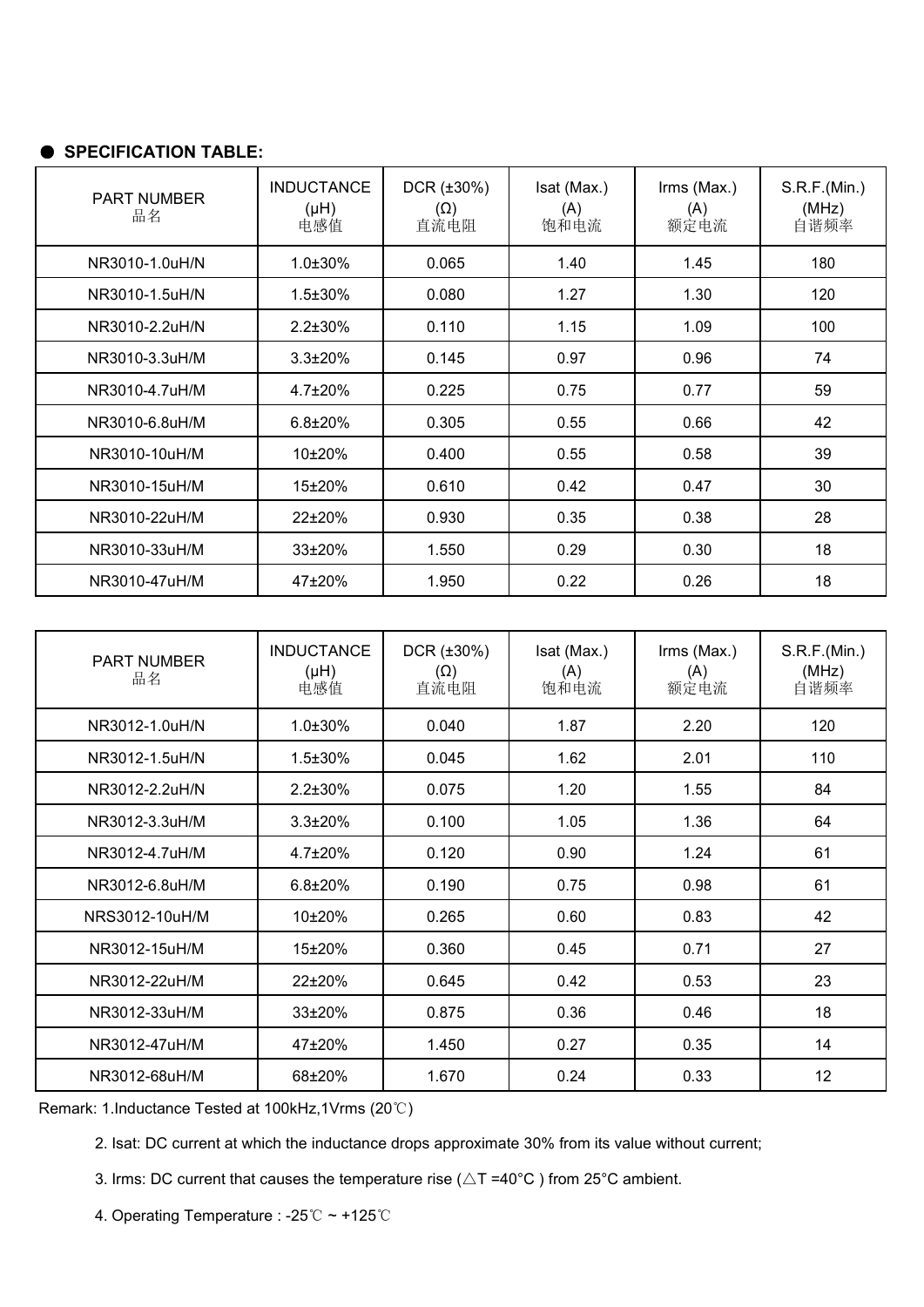| PART NUMBER<br>品名 | <b>INDUCTANCE</b><br>(Hu)<br>电感值 | $DCR$ ( $\pm 30\%$ )<br>$(\Omega)$<br>直流电阻 | Isat (Max.)<br>(A)<br>饱和电流 | Irms (Max.)<br>(A)<br>额定电流 | S.R.F.(Min.)<br>(MHz)<br>自谐频率 |
|-------------------|----------------------------------|--------------------------------------------|----------------------------|----------------------------|-------------------------------|
| NR3015-1.0uH/N    | $1.0 \pm 30\%$                   | 0.039                                      | 2.32                       | 2.35                       | 150                           |
| NR3015-1.2uH/N    | $1.2 \pm 30\%$                   | 0.040                                      | 2.21                       | 1.95                       | 110                           |
| NR3015-1.5uH/N    | $1.5 \pm 30\%$                   | 0.050                                      | 2.00                       | 1.70                       | 100                           |
| NR3015-1.8uH/N    | $1.8 \pm 30\%$                   | 0.050                                      | 1.75                       | 1.70                       | 92                            |
| NR3015-2.2uH/N    | $2.2 \pm 30\%$                   | 0.060                                      | 1.60                       | 1.60                       | 86                            |
| NR3015-3.3uH/M    | $3.3 \pm 20\%$                   | 0.080                                      | 1.32                       | 1.36                       | 68                            |
| NR3015-4.7uH/M    | $4.7 \pm 20\%$                   | 0.125                                      | 1.10                       | 1.09                       | 46                            |
| NR3015-6.8uH/M    | $6.8 + 20%$                      | 0.200                                      | 0.85                       | 0.85                       | 39                            |
| NR3015-10uH/M     | 10±20%                           | 0.250                                      | 0.72                       | 0.77                       | 41                            |
| NR3015-12uH/M     | 12±20%                           | 0.320                                      | 0.70                       | 0.68                       | 32                            |
| NR3015-15uH/M     | 15±20%                           | 0.350                                      | 0.66                       | 0.65                       | 30                            |
| NR3015-18uH/M     | 18±20%                           | 0.430                                      | 0.56                       | 0.59                       | 23                            |
| NR3015-22uH/M     | 22±20%                           | 0.460                                      | 0.52                       | 0.57                       | 23                            |
| NR3015-33uH/M     | 33±20%                           | 0.820                                      | 0.44                       | 0.43                       | 20                            |
| NR3015-47uH/M     | 47±20%                           | 1.250                                      | 0.35                       | 0.35                       | 14                            |

- 2. Isat: DC current at which the inductance drops approximate 30% from its value without current;
- 3. Irms: DC current that causes the temperature rise ( $\triangle T = 40^{\circ}$ C) from 25°C ambient.
- 4. Operating Temperature : -25℃ ~ +125℃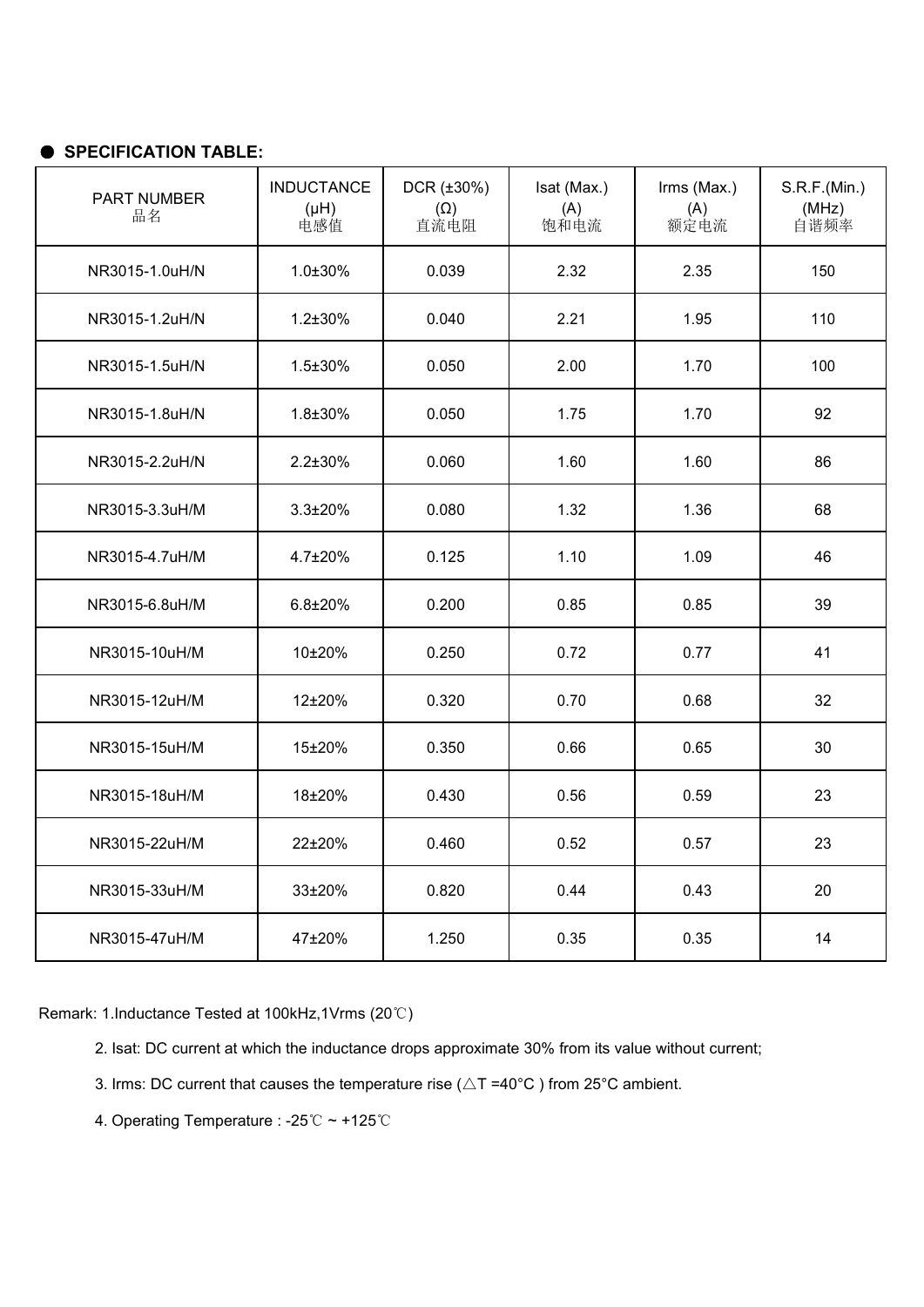| PART NUMBER<br>品名 | <b>INDUCTANCE</b><br>(Hu)<br>电感值 | $DCR$ ( $\pm 30\%$ )<br>$(\Omega)$<br>直流电阻 | Isat (Max.)<br>(A)<br>饱和电流 | Irms (Max.)<br>(A)<br>额定电流 | S.R.F.(Min.)<br>(MHz)<br>自谐频率 |
|-------------------|----------------------------------|--------------------------------------------|----------------------------|----------------------------|-------------------------------|
| NR4012-0.82uH/N   | $0.82 \pm 30\%$                  | 0.050                                      | 3.02                       | 1.65                       | 150                           |
| NR4012-1.0uH/N    | $1.0 \pm 30\%$                   | 0.050                                      | 2.61                       | 1.65                       | 120                           |
| NR4012-1.5uH/N    | $1.5 \pm 30\%$                   | 0.065                                      | 2.10                       | 1.46                       | 90                            |
| NR4012-1.8uH/N    | $1.8 + 30%$                      | 0.080                                      | 2.12                       | 1.32                       | 88                            |
| NR4012-2.2uH/N    | $2.2 \pm 30\%$                   | 0.080                                      | 1.76                       | 1.32                       | 74                            |
| NR4012-3.3uH/N    | $3.3 \pm 30\%$                   | 0.110                                      | 1.72                       | 1.12                       | 60                            |
| NR4012-4.7uH/N    | $4.7 \pm 30\%$                   | 0.125                                      | 1.15                       | 1.05                       | 50                            |
| NR4012-6.8uH/M    | $6.8 \pm 20\%$                   | 0.198                                      | 0.85                       | 0.84                       | 40                            |
| NR4012-10uH/M     | $10\pm 20\%$                     | 0.265                                      | 0.80                       | 0.77                       | 33                            |
| NR4012-12uH/M     | 12±20%                           | 0.290                                      | 0.66                       | 0.70                       | 32                            |
| NR4012-15uH/M     | 15±20%                           | 0.340                                      | 0.56                       | 0.64                       | 25                            |
| NR4012-22uH/M     | 22±20%                           | 0.587                                      | 0.46                       | 0.49                       | 20                            |
| NR4012-33uH/M     | 33±20%                           | 0.810                                      | 0.42                       | 0.42                       | 17                            |
| NR4012-47uH/M     | 47±20%                           | 1.100                                      | 0.35                       | 0.37                       | 12                            |
| NR4012-68uH/M     | 68±20%                           | 1.950                                      | 0.38                       | 0.27                       | 11                            |
| NR4012-82uH/M     | 82±20%                           | 2.140                                      | 0.28                       | 0.26                       | 11                            |
| NR4012-100uH/M    | 100±20%                          | 2.210                                      | 0.25                       | 0.25                       | 9.4                           |

- 2. Isat: DC current at which the inductance drops approximate 30% from its value without current;
- 3. Irms: DC current that causes the temperature rise ( $\triangle T = 40^{\circ}$ C) from 25°C ambient.
- 4. Operating Temperature : -25℃ ~ +125℃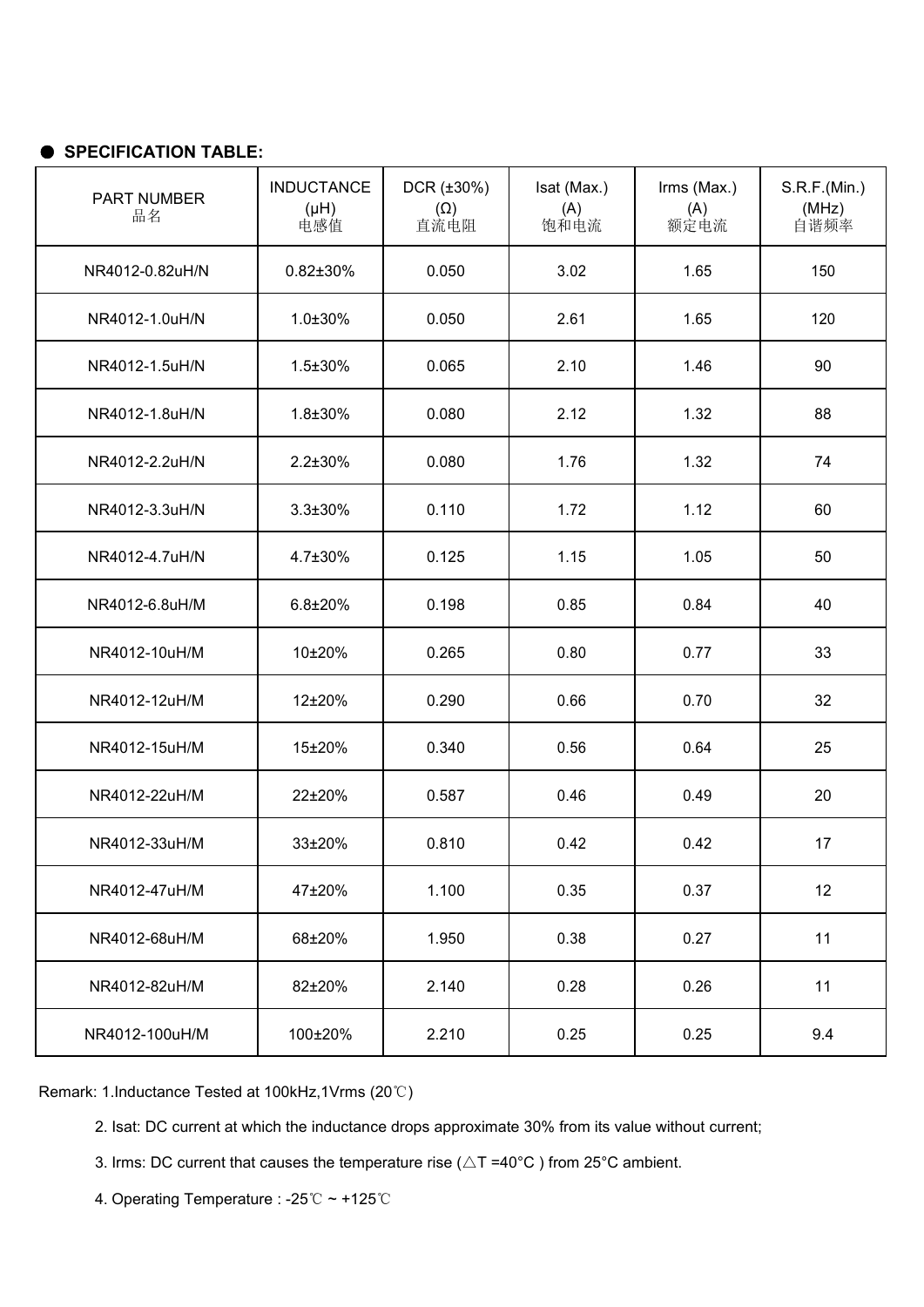| PART NUMBER<br>品名 | <b>INDUCTANCE</b><br>(Hu)<br>电感值 | $DCR$ ( $\pm 30\%$ )<br>$(\Omega)$<br>直流电阻 | Isat (Max.)<br>(A)<br>饱和电流 | Irms (Max.)<br>(A)<br>额定电流 | S.R.F.(Min.)<br>(MHz)<br>自谐频率 |
|-------------------|----------------------------------|--------------------------------------------|----------------------------|----------------------------|-------------------------------|
| NR4018-1.0uH/N    | $1.0 \pm 30\%$                   | 0.025                                      | 4.20                       | 2.00                       | 80                            |
| NR4018-1.5uH/N    | $1.5 \pm 30\%$                   | 0.030                                      | 3.35                       | 1.80                       | 65                            |
| NR4018-2.2uH/M    | $2.2 \pm 20\%$                   | 0.045                                      | 2.70                       | 1.65                       | 52                            |
| NR4018-3.3uH/M    | $3.3 \pm 20\%$                   | 0.070                                      | 2.45                       | 1.23                       | 44                            |
| NR4018-4.7uH/M    | $4.7 \pm 20\%$                   | 0.090                                      | 1.70                       | 1.20                       | 34                            |
| NR4018-6.8uH/M    | $6.8 \pm 20\%$                   | 0.110                                      | 1.45                       | 1.06                       | 29                            |
| NR4018-10uH/M     | 10±20%                           | 0.180                                      | 1.30                       | 0.84                       | 24                            |
| NR4018-15uH/M     | 15±20%                           | 0.250                                      | 0.94                       | 0.65                       | 19                            |
| NR4018-22uH/M     | 22±20%                           | 0.360                                      | 0.80                       | 0.59                       | 16                            |
| NR4018-33uH/M     | 33±20%                           | 0.530                                      | 0.56                       | 0.49                       | 12                            |
| NR4018-47uH/M     | 47±20%                           | 0.650                                      | 0.57                       | 0.42                       | 10                            |
| NR4018-68uH/M     | 68±20%                           | 1.000                                      | 0.47                       | 0.32                       | 8.3                           |
| NR4018-100uH/M    | 100±20%                          | 1.750                                      | 0.40                       | 0.25                       | 6.5                           |
| NR4018-150uH/M    | 150±20%                          | 2.500                                      | 0.31                       | 0.22                       | 5.5                           |
| NR4018-220uH/M    | 220±20%                          | 4.000                                      | 0.27                       | 0.17                       | 4.0                           |
| NR4018-330uH/M    | 330±20%                          | 6.500                                      | 0.20                       | 0.14                       | 2.2                           |

Remark: 1.Inductance Tested at 100kHz,1Vrms (20℃)

2. Isat: DC current at which the inductance drops approximate 30% from its value without current;

- 3. Irms: DC current that causes the temperature rise ( $\triangle T = 40^{\circ}$ C) from 25°C ambient.
- 4. Operating Temperature : -25℃ ~ +125℃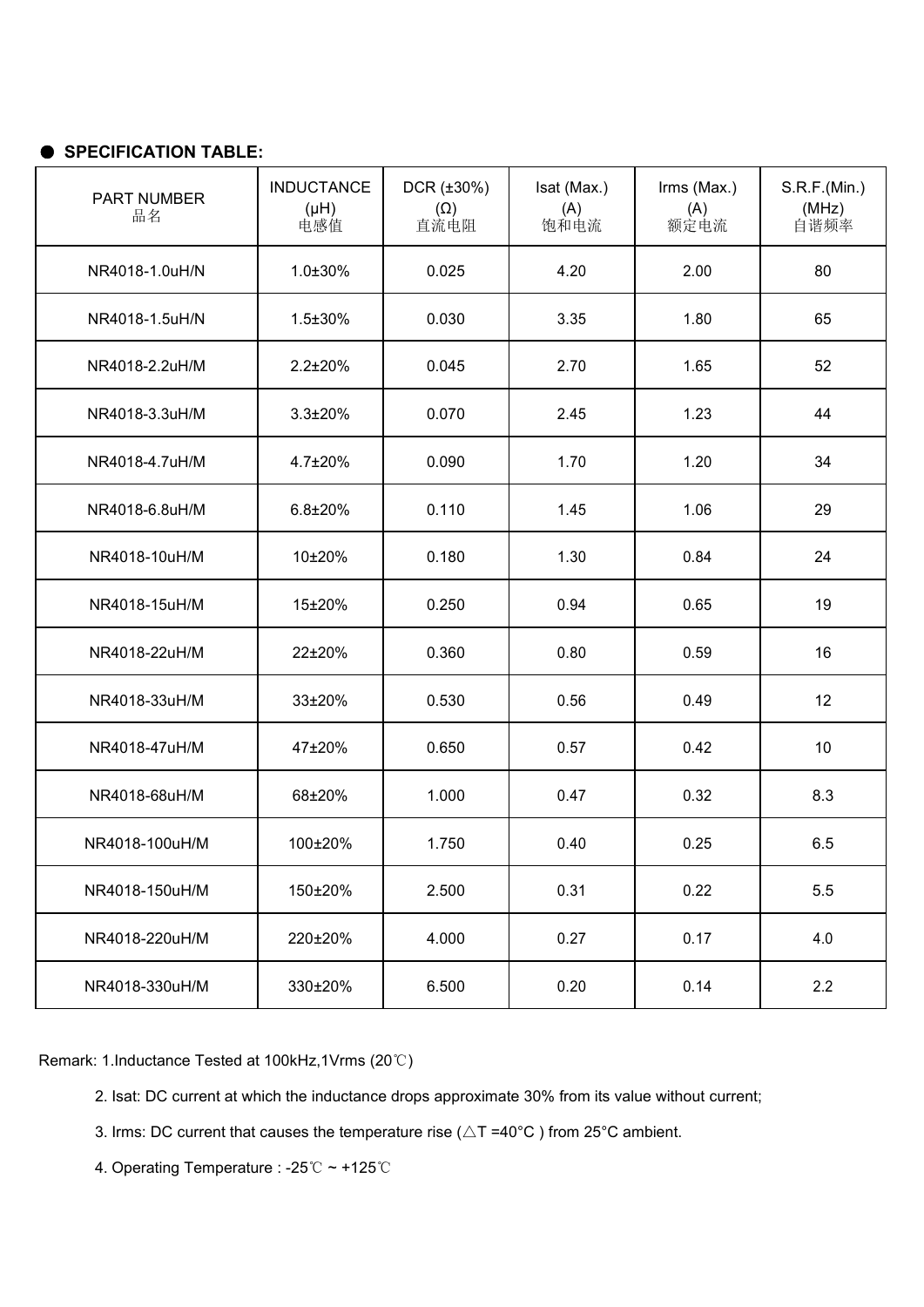| PART NUMBER<br>品名 | <b>INDUCTANCE</b><br>(Hu)<br>电感值 | $DCR$ ( $\pm 30\%$ )<br>$(\Omega)$<br>直流电阻 | Isat (Max.)<br>(A)<br>饱和电流 | Irms (Max.)<br>(A)<br>额定电流 | S.R.F.(Min.)<br>(MHz)<br>自谐频率 |
|-------------------|----------------------------------|--------------------------------------------|----------------------------|----------------------------|-------------------------------|
| NR4020-1.0uH/N    | 1.0±30%                          | 0.029                                      | 4.78                       | 2.15                       | 75                            |
| NR4020-1.2uH/N    | $1.2 \pm 30\%$                   | 0.029                                      | 5.10                       | 2.15                       | 72                            |
| NR4020-1.5uH/N    | $1.5 \pm 30\%$                   | 0.035                                      | 4.45                       | 1.98                       | 71                            |
| NR4020-2.2uH/N    | $2.2 \pm 30\%$                   | 0.040                                      | 3.40                       | 1.85                       | 49                            |
| NR4020-3.3uH/M    | $3.3 \pm 20\%$                   | 0.070                                      | 3.20                       | 1.40                       | 44                            |
| NR4020-4.7uH/M    | $4.7 \pm 20\%$                   | 0.075                                      | 2.35                       | 1.34                       | 42                            |
| NR4020-5.6uH/M    | 5.6±20%                          | 0.090                                      | 2.20                       | 1.22                       | 30                            |
| NR4020-6.8uH/M    | $6.8 + 20%$                      | 0.125                                      | 2.00                       | 1.04                       | 33                            |
| NR4020-8.2uH/M    | $8.2 \pm 20\%$                   | 0.125                                      | 1.75                       | 1.04                       | 27                            |
| NR4020-10uH/M     | 10±20%                           | 0.165                                      | 1.60                       | 0.90                       | 26                            |
| NR4020-15uH/M     | 15±20%                           | 0.230                                      | 1.35                       | 0.77                       | 24                            |
| NR4020-22uH/M     | 22±20%                           | 0.350                                      | 1.05                       | 0.62                       | 15                            |
| NR4020-33uH/M     | 33±20%                           | 0.550                                      | 0.85                       | 0.49                       | 11                            |
| NR4020-47uH/M     | 47±20%                           | 0.710                                      | 0.74                       | 0.44                       | 10                            |
| NRS4020-56uH/M    | 56±20%                           | 0.800                                      | 0.66                       | 0.41                       | 10                            |
| NR4020-68uH/M     | 68±20%                           | 1.060                                      | 0.61                       | 0.36                       | 7.7                           |
| NR4020-82uH/M     | 82±20%                           | 1.170                                      | 0.50                       | 0.34                       | 7.2                           |
| NR4020-100uH/M    | 100±20%                          | 1.550                                      | 0.48                       | 0.31                       | 6.3                           |

- 2. Isat: DC current at which the inductance drops approximate 30% from its value without current;
- 3. Irms: DC current that causes the temperature rise ( $\triangle T = 40^{\circ}$ C) from 25°C ambient.
- 4. Operating Temperature : -25℃ ~ +125℃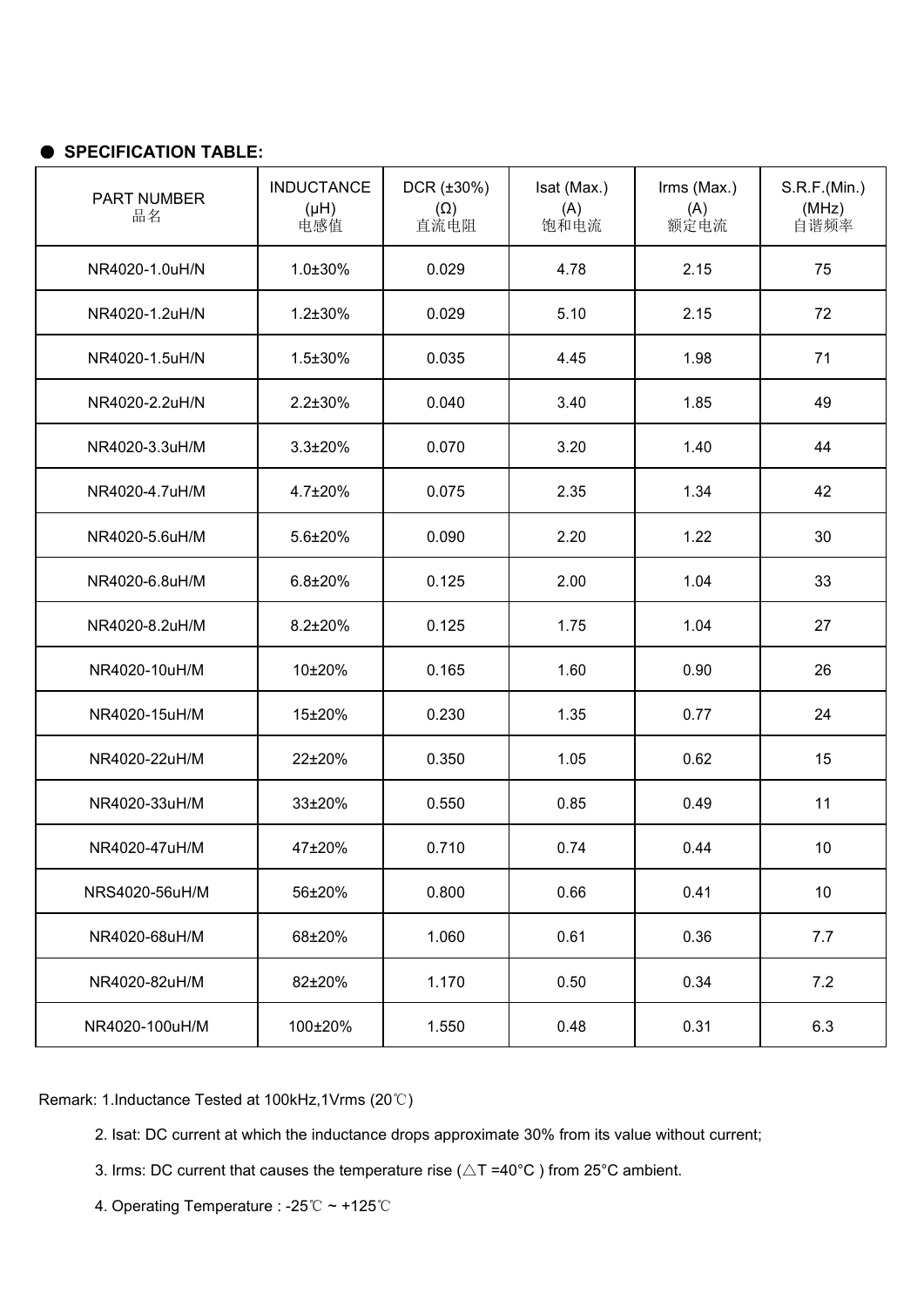| PART NUMBER<br>品名 | <b>INDUCTANCE</b><br>(Hu)<br>电感值 | $DCR$ ( $\pm 30\%$ )<br>$(\Omega)$<br>直流电阻 | Isat (Max.)<br>(A)<br>饱和电流 | Irms (Max.)<br>(A)<br>额定电流 | S.R.F.(Min.)<br>(MHz)<br>自谐频率 |
|-------------------|----------------------------------|--------------------------------------------|----------------------------|----------------------------|-------------------------------|
| NR4030-1uH/N      | $1.0 \pm 30\%$                   | 0.016                                      | 5.26                       | 4.14                       | 70                            |
| NR4030-1.5uH/N    | $1.5 \pm 30\%$                   | 0.020                                      | 4.84                       | 3.34                       | 62                            |
| NR4030-2.2uH/N    | $2.2 \pm 30\%$                   | 0.030                                      | 4.40                       | 2.95                       | 52                            |
| NR4030-3.3uH/M    | $3.3 \pm 20\%$                   | 0.040                                      | 3.30                       | 2.40                       | 38                            |
| NR4030-4.7uH/M    | $4.7 \pm 20\%$                   | 0.060                                      | 2.90                       | 2.00                       | 31                            |
| NR4030-6.8uH/M    | $6.8 + 20%$                      | 0.090                                      | 2.75                       | 1.60                       | 24                            |
| NR4030-10uH/M     | 10±20%                           | 0.100                                      | 1.95                       | 1.50                       | 21                            |
| NR4030-15uH/M     | 15±20%                           | 0.190                                      | 1.65                       | 1.11                       | 16                            |
| NR4030-22uH/M     | 22±20%                           | 0.225                                      | 1.30                       | 1.00                       | 10                            |
| NR4030-33uH/M     | 33±20%                           | 0.330                                      | 1.10                       | 0.84                       | 10                            |
| NR4030-47uH/M     | 47±20%                           | 0.445                                      | 0.95                       | 0.72                       | 8.4                           |
| NR4030-68uH/M     | 68±20%                           | 0.868                                      | 0.72                       | 0.52                       | $\overline{7}$                |
| NR4030-100uH/M    | 100±20%                          | 1.150                                      | 0.60                       | 0.45                       | 5.6                           |
| NR4030-150uH/M    | 150±20%                          | 1.800                                      | 0.50                       | 0.3                        | 4                             |
| NR4030-220uH/M    | 220±20%                          | 2.500                                      | 0.40                       | 0.35                       | 4.2                           |
| NR4030-330uH/M    | 330±20%                          | 4.000                                      | 0.30                       | 0.25                       | 6.8                           |
| NR4030-470uH/M    | 470±20%                          | 7.200                                      | 0.30                       | 0.2                        | $\overline{2}$                |
| NR4030-680uH/M    | 680±20%                          | 7.580                                      | 0.19                       | 0.14                       | 1.2                           |

- 2. Isat: DC current at which the inductance drops approximate 30% from its value without current;
- 3. Irms: DC current that causes the temperature rise ( $\triangle T = 40^{\circ}$ C) from 25°C ambient.
- 4. Operating Temperature : -25℃ ~ +125℃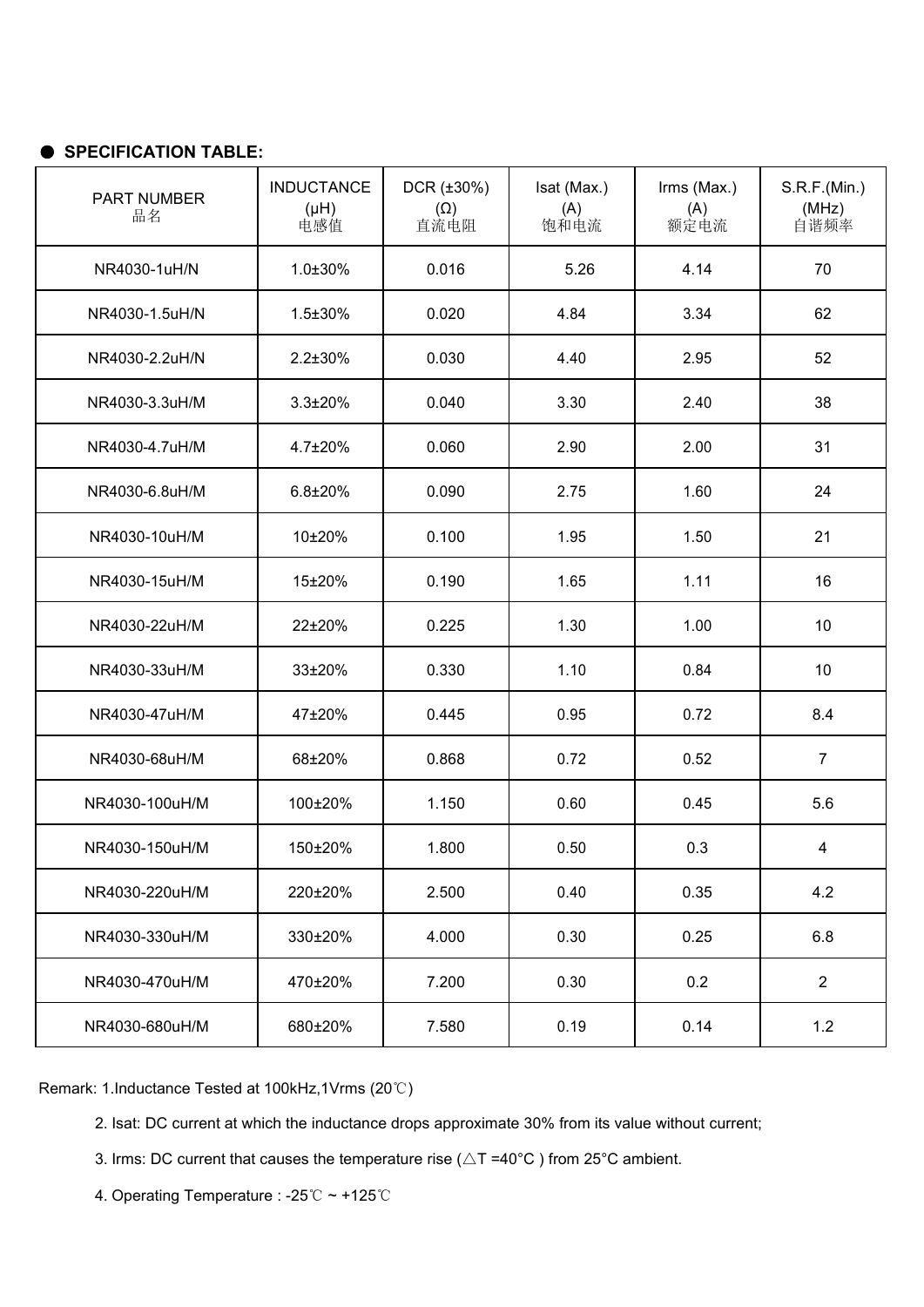| PART NUMBER<br>品名 | <b>INDUCTANCE</b><br>(Hu)<br>电感值 | DCR (±30%)<br>$(\Omega)$<br>直流电阻 | Isat (Max.)<br>(A)<br>饱和电流 | Irms (Max.)<br>(A)<br>额定电流 | S.R.F.(Min.)<br>(MHz)<br>自谐频率 |
|-------------------|----------------------------------|----------------------------------|----------------------------|----------------------------|-------------------------------|
| NR5020-1.0uH/N    | $1.0 \pm 30\%$                   | 0.020                            | 4.10                       | 3.80                       | 114                           |
| NR5020-1.5uH/N    | $1.5 \pm 30\%$                   | 0.030                            | 4.10                       | 3.20                       | 68                            |
| NR5020-2.2uH/N    | $2.2 \pm 30\%$                   | 0.040                            | 3.20                       | 2.70                       | 57                            |
| NR5020-3.3uH/N    | $3.3 \pm 30\%$                   | 0.050                            | 2.55                       | 2.30                       | 46                            |
| NR5020-4.7uH/M    | $4.7 \pm 20\%$                   | 0.057                            | 2.50                       | 2.20                       | 37                            |
| NR5020-6.8uH/M    | $6.8 + 20%$                      | 0.083                            | 2.05                       | 1.80                       | 30                            |
| NR5020-8.2uH/M    | $8.2 \pm 20\%$                   | 0.098                            | 1.85                       | 1.65                       | 26                            |
| NR5020-10uH/M     | 10±20%                           | 0.120                            | 1.70                       | 1.55                       | 24                            |
| NR5020-15uH/M     | 15±20%                           | 0.165                            | 1.35                       | 1.25                       | 20                            |
| NR5020-18uH/M     | 18±20%                           | 0.200                            | 1.25                       | 1.15                       | 16                            |
| NR5020-22uH/M     | 22±20%                           | 0.250                            | 1.15                       | 1.10                       | 14                            |
| NR5020-33uH/M     | 33±20%                           | 0.400                            | 0.92                       | 0.90                       | 10                            |
| NR5020-47uH/M     | 47±20%                           | 0.580                            | 0.77                       | 0.75                       | $\overline{7}$                |
| NRS5020-68uH/M    | 68±20%                           | 0.740                            | 0.65                       | 0.64                       | 6                             |
| NR5020-100uH/M    | 100±20%                          | 1.100                            | 0.53                       | 0.40                       | 6                             |

Remark: 1.Inductance Tested at 100kHz,1Vrms (20℃)

2. Isat: DC current at which the inductance drops approximate 30% from its value without current;

3. Irms: DC current that causes the temperature rise ( $\triangle T = 40^{\circ}$ C) from 25°C ambient.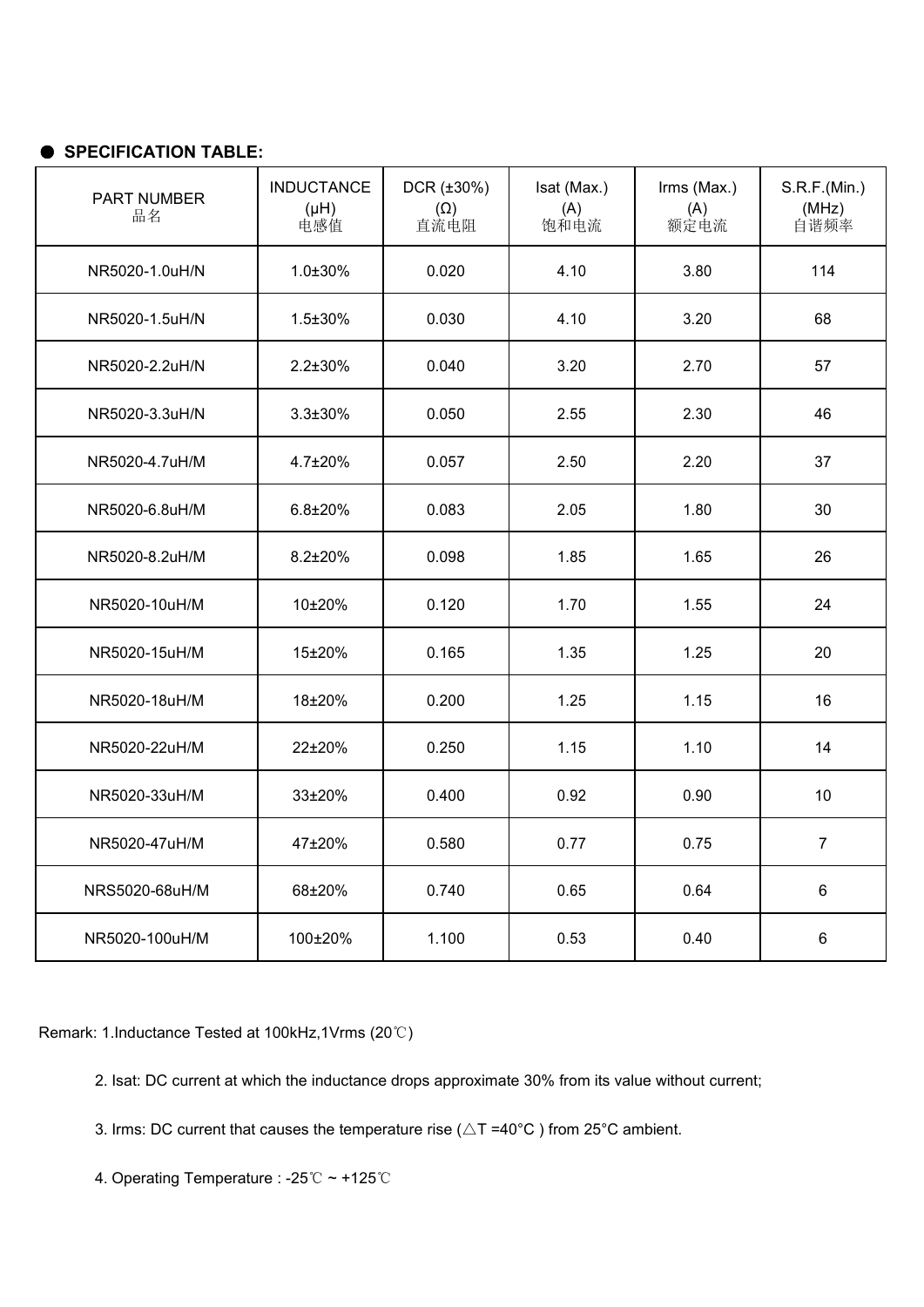| PART NUMBER<br>品名 | <b>INDUCTANCE</b><br>(Hu)<br>电感值 | $DCR$ ( $\pm 30\%$ )<br>$(\Omega)$<br>直流电阻 | Isat (Max.)<br>(A)<br>饱和电流 | Irms (Max.)<br>(A)<br>额定电流 | S.R.F.(Min.)<br>(MHz)<br>自谐频率 |  |
|-------------------|----------------------------------|--------------------------------------------|----------------------------|----------------------------|-------------------------------|--|
| NR5040-1.0uH/N    | $1.0 \pm 30\%$                   | 0.012                                      | 7.35                       | 4.90                       | 117                           |  |
| NR5040-1.2uH/N    | $1.2 \pm 30\%$                   | 0.016                                      | 6.50                       | 4.15                       | 110                           |  |
| NR5040-1.5uH/N    | $1.5 \pm 30\%$                   | 0.018                                      | 6.30                       | 4.00                       | 86                            |  |
| NR5040-2.2uH/N    | $2.2 \pm 30\%$                   | 0.019                                      | 4.90<br>3.80               |                            | 50                            |  |
| NR5040-3.3uH/N    | $3.3 \pm 30\%$                   | 0.024                                      | 3.95                       | 3.40                       | 32                            |  |
| NR5040-4.7uH/M    | $4.7 \pm 20\%$                   | 0.032                                      | 3.50                       | 3.00                       | 28                            |  |
| NR5040-5.6uH/M    | 5.6±20%                          | 0.035                                      | 3.00                       | 2.80                       | 27                            |  |
| NR5040-6.8uH/M    | $6.8 + 20%$                      | 0.043                                      | 2.90                       | 2.50                       | 21                            |  |
| NR5040-10uH/M     | 10±20%                           | 0.064                                      | 2.35                       | 2.10                       | 18                            |  |
| NR5040-15uH/M     | 15±20%                           | 0.086                                      | 2.00                       | 2.00                       | 13                            |  |
| NR5040-22uH/M     | 22±20%                           | 0.129                                      | 1.60                       | 1.50                       | 11                            |  |
| NRS5040-33uH/M    | 33±20%                           | 0.188                                      | 1.30                       | 1.20                       | 9.1                           |  |
| NR5040-47uH/M     | 47±20%                           | 0.272                                      | 1.10                       | 1.00                       | 6.7                           |  |
| NR5040-68uH/M     | 68±20%                           | 0.400                                      | 0.90                       | 0.80                       | 5.7                           |  |
| NRS5040-100uH/M   | 100±20%                          | 0.560                                      | 0.75                       | 0.70                       | 4.7                           |  |
| NRS5040-150uH/M   | 150±20%                          | 0.750                                      | 0.65                       | 0.60                       | 5                             |  |
| NR5040-220uH/M    | 220±20%                          | 1.280                                      | 0.40                       | 0.38                       | 3                             |  |
| NR5040-1mH/M      | 1000±20%                         | 6.200                                      | 0.25                       | 0.25                       | $\overline{2}$                |  |
| NR5040-2.2mH/M    | 2200±20%                         | 13.000                                     | 0.10                       | 0.10                       | $\overline{2}$                |  |

- 2. Isat: DC current at which the inductance drops approximate 30% from its value without current;
- 3. Irms: DC current that causes the temperature rise ( $\triangle T = 40^{\circ}$ C) from 25°C ambient.
- 4. Operating Temperature : -25℃ ~ +125℃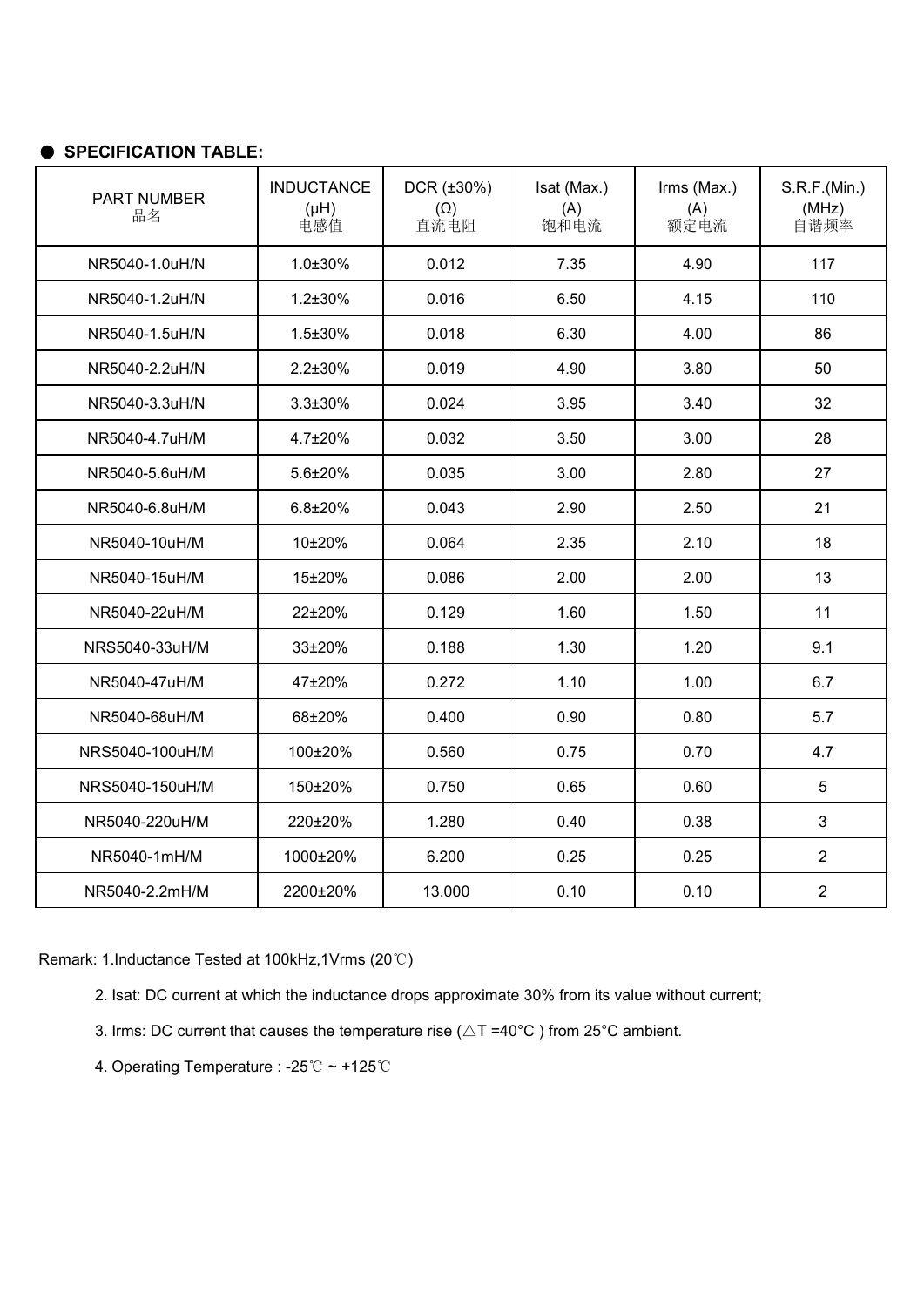| <b>PART NUMBER</b><br>品名 | <b>INDUCTANCE</b><br>(Hu)<br>电感值 | $DCR$ ( $\pm 30\%$ )<br>$(\Omega)$<br>直流电阻 | Isat (Max.)<br>(A)<br>饱和电流 | Irms (Max.)<br>(A)<br>额定电流 | S.R.F.(Min.)<br>(MHz)<br>自谐频率 |
|--------------------------|----------------------------------|--------------------------------------------|----------------------------|----------------------------|-------------------------------|
| NR6020-0.68uH/N          | 0.68±30%                         | 0.017                                      | 6.55                       | 3.80                       | 115                           |
| NR6020-0.82uH/N          | $0.82 \pm 30\%$                  | 0.017                                      | 5.30                       | 3.80                       | 110                           |
| NR6020-1.0uH/N           | $1.0 \pm 30\%$                   | 0.020                                      | 4.15                       | 3.50                       | 100                           |
| NR6020-1.5uH/N           | $1.5 \pm 30\%$                   | 0.022                                      | 4.25                       | 3.20                       | 79                            |
| NR6020-2.2uH/N           | $2.2 \pm 30\%$                   | 0.028                                      | 3.75                       | 2.75                       | 61                            |
| NR6020-3.3uH/N           | $3.3 \pm 30\%$                   | 0.035                                      | 3.15                       | 2.60                       | 51                            |
| NR6020-4.7uH/M           | $4.7 \pm 20\%$                   | 0.058                                      | 3.00                       | 2.00                       | 41                            |
| NR6020-6.8uH/M           | $6.8 \pm 20\%$                   | 0.079                                      | 2.20                       | 1.80                       | 31                            |
| NR6020-10uH/M            | 10±20%                           | 0.105                                      | 1.75                       | 1.40                       | 27                            |
| NR6020-12uH/M            | 12±20%                           | 0.120                                      | 1.45                       | 1.30                       | 25                            |
| NR6020-15uH/M            | 15±20%                           | 0.145                                      | 1.20                       | 1.20                       | 21                            |
| NR6020-18uH/M            | 18±20%                           | 0.180                                      | 1.20                       | 1.08                       | 18                            |
| NR6020-22uH/M            | 22±20%                           | 0.204                                      | 1.05                       | 1.00                       | 16                            |
| NR6020-33uH/M            | $33\pm20%$                       | 0.300                                      | 0.95                       | 0.84                       | 11                            |
| NR6020-47uH/M            | 47±20%                           | 0.430                                      | 0.70                       | 0.80                       | 10                            |

- 2. Isat: DC current at which the inductance drops approximate 30% from its value without current;
- 3. Irms: DC current that causes the temperature rise ( $\triangle T = 40^{\circ}$ C) from 25°C ambient.
- 4. Operating Temperature : -25℃ ~ +125℃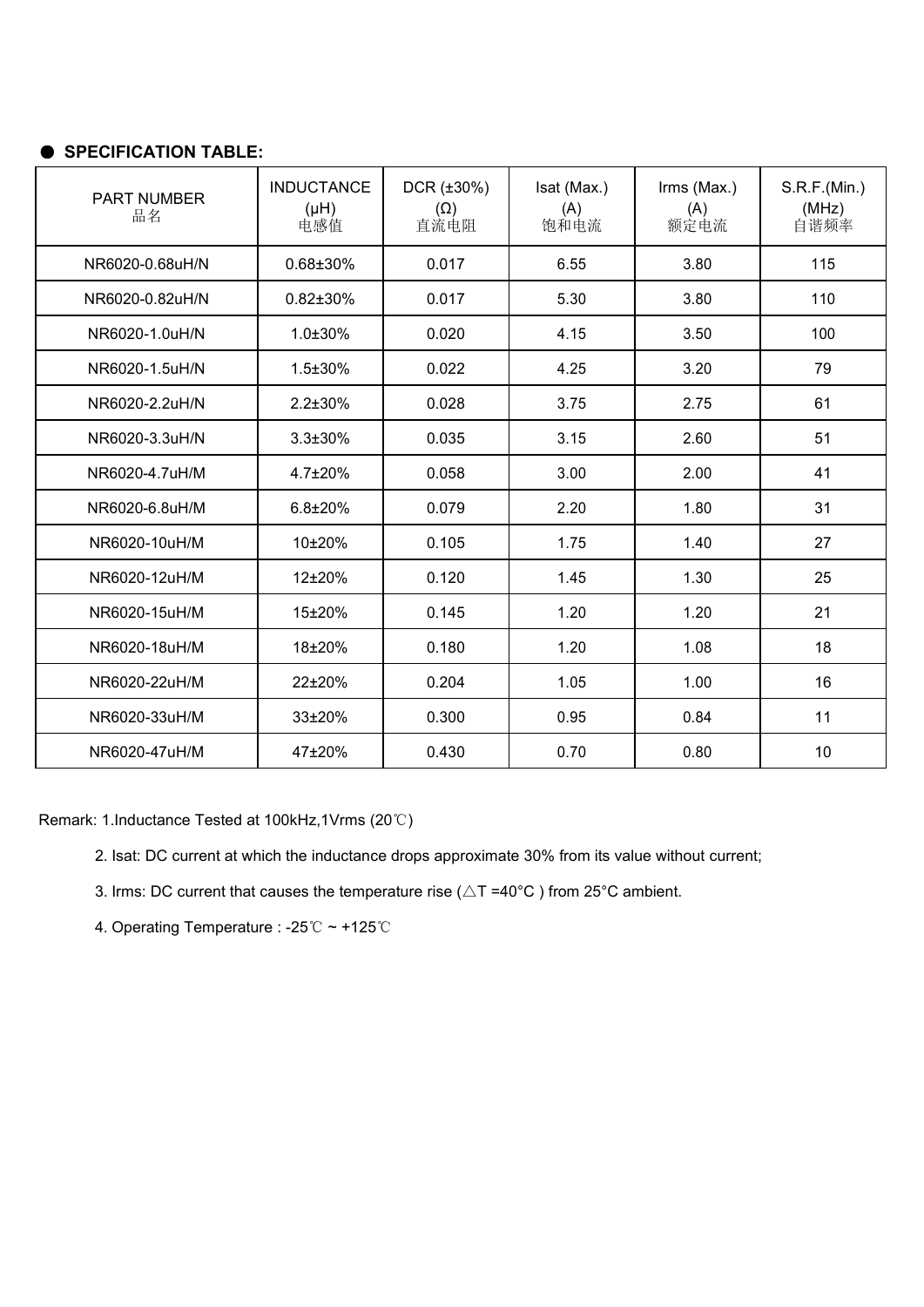| <b>PART NUMBER</b><br>品名 | <b>INDUCTANCE</b><br>(Hu)<br>电感值 | $DCR$ ( $\pm 30\%$ )<br>$(\Omega)$<br>直流电阻 | Isat (Max.)<br>(A)<br>饱和电流 | Irms (Max.)<br>(A)<br>额定电流 | S.R.F.(Min.)<br>(MHz)<br>自谐频率 |  |
|--------------------------|----------------------------------|--------------------------------------------|----------------------------|----------------------------|-------------------------------|--|
| NR6028-1.0uH/N           | 1.0±30%                          | 0.012                                      | 5.20<br>70<br>5.75         |                            |                               |  |
| NR6028-1.5uH/N           | $1.5 \pm 30\%$                   | 0.015                                      | 6.00                       | 4.58                       | 65                            |  |
| NR6028-2.2uH/N           | $2.2 \pm 30\%$                   | 0.020                                      | 5.10                       | 3.75                       | 48                            |  |
| NR6028-3.3uH/N           | $3.3 \pm 30\%$                   | 0.025<br>4.15                              |                            | 3.48                       | 41                            |  |
| NR6028-4.7uH/N           | 4.7±30%                          | 0.030                                      | 3.00                       | 3.08                       | 35                            |  |
| NR6028-6.8uH/M           | $6.8 + 20%$                      | 0.047                                      | 2.60                       | 2.40                       | 27                            |  |
| NR6028-10uH/M            | 10±20%                           | 0.072                                      | 2.04                       | 1.95                       | 23                            |  |
| NRS6028-12uH/M           | 12±20%                           | 0.080                                      | 1.80                       | 1.85                       | 18                            |  |
| NR6028-15uH/M            | 15±20%                           | 0.125                                      | 1.75                       | 1.45                       | 18                            |  |
| NR6028-18uH/M            | 18±20%                           | 0.120                                      | 1.52                       | 1.45                       | 15                            |  |
| NR6028-22uH/M            | 22±20%                           | 0.140                                      | 1.45                       | 1.40                       | 14                            |  |
| NR6028-33uH/M            | 33±20%                           | 0.185                                      | 1.35                       | 1.22                       | 12                            |  |
| NR6028-47uH/M            | 47±20%                           | 0.315                                      | 1.15                       | 1.06                       | 9.5                           |  |
| NR6028-68uH/M            | 68±20%                           | 0.360                                      | 0.80                       | 0.86                       | 7.7                           |  |
| NR6028-82uH/M            | 82±20%                           | 0.500                                      | 0.80                       | 0.70                       | 7.7                           |  |
| NR6028-100uH/M           | 100±20%                          | 0.500                                      | 0.65                       | 0.70                       | 7.1                           |  |
| NR6028-1mH/M             | 1000±20%                         | 5.800                                      | 0.18                       | 0.20                       | 1.5                           |  |

Remark: 1.Inductance Tested at 100kHz,1Vrms (20℃)

2. Isat: DC current at which the inductance drops approximate 30% from its value without current;

3. Irms: DC current that causes the temperature rise ( $\triangle T = 40^{\circ}$ C) from 25°C ambient.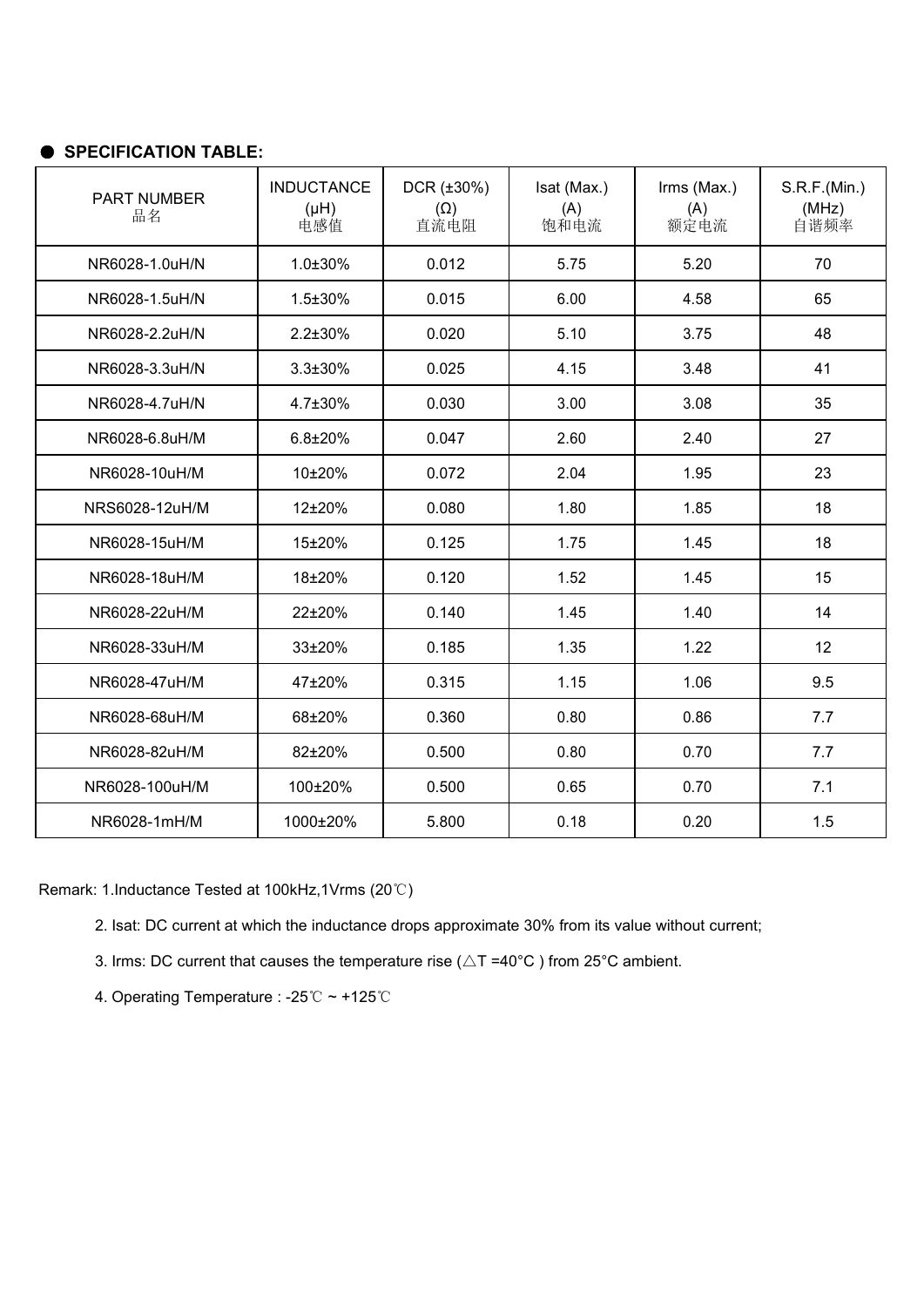| PART NUMBER<br>品名 | <b>INDUCTANCE</b><br>(Hu)<br>电感值 | $DCR$ ( $\pm 30\%$ )<br>$(\Omega)$<br>直流电阻 | Isat (Max.)<br>(A)<br>饱和电流 | Irms (Max.)<br>(A)<br>额定电流 | S.R.F.(Min.)<br>(MHz)<br>自谐频率 |
|-------------------|----------------------------------|--------------------------------------------|----------------------------|----------------------------|-------------------------------|
| NR6045-1.0uH/N    | $1.0 \pm 30\%$                   | 0.011                                      | 9.85                       | 5.14                       | 100                           |
| NR6045-1.5uH/N    | $1.5 \pm 30\%$                   | 0.012                                      | 8.80                       | 65<br>4.95                 |                               |
| NR6045-2.2uH/N    | $2.2 \pm 30\%$                   | 0.014<br>6.75<br>4.60                      |                            |                            | 52                            |
| NR6045-3.3uH/N    | $3.3 \pm 30\%$                   | 0.024                                      | 5.90                       | 3.70                       | 32                            |
| NR6045-4.7uH/M    | $4.7 \pm 20\%$                   | 0.031                                      | 4.97                       | 3.30                       | 24                            |
| NR6045-6.8uH/M    | $6.8 \pm 20\%$                   | 0.035                                      | 3.90                       | 3.00                       | 20                            |
| NR6045-10uH/M     | 10±20%                           | 0.048                                      | 3.20                       | 2.45                       | 15                            |
| NR6045-15uH/M     | 15±20%                           | 0.068                                      | 2.50                       | 2.05                       | 12                            |
| NR6045-22uH/M     | 22±20%                           | 0.089                                      | 2.05                       | 1.80                       | 10                            |
| NR6045-33uH/M     | 33±20%                           | 0.137                                      | 1.65                       | 1.45                       | 7.8                           |
| NR6045-47uH/M     | 47±20%                           | 0.200                                      | 1.40                       | 1.20                       | 6.4                           |
| NR6045-56uH/M     | 56±20%                           | 0.221                                      | 1.30                       | 1.10                       | 6.4                           |
| NR6045-68uH/M     | 68±20%                           | 0.289                                      | 1.20                       | 1.00                       | 6.4                           |
| NR6045-100uH/M    | 100±20%                          | 0.433                                      | 0.95                       | 4.2<br>0.80                |                               |
| NR6045-120uH/M    | 120±20%                          | 0.484                                      | 0.85                       | 0.77                       | 4.2                           |
| NR6045-150uH/M    | 150±20%                          | 0.580                                      | 0.80                       | 0.70                       | 4.2                           |
| NR6045-220uH/M    | 220±20%                          | 0.834                                      | 0.70                       | 0.59                       | 3.5                           |
| NR6045-330uH/M    | 330±20%                          | 1.270                                      | 0.57                       | 0.57                       | 2.8                           |
| NR6045-470uH/M    | 470±20%                          | 1.800                                      | 0.50                       | 0.42                       | $\overline{2}$                |
| NR6045-680uH/M    | 680±20%                          | 2.500                                      | 0.42                       | 0.33                       | 1.7                           |
| NR6045-1mH/M      | 1000±20%                         | 4.500                                      | 0.30                       | 0.30                       | 1.4                           |
| NR6045-1.5mH/M    | 1500±20%                         | 6.500                                      | 0.24                       | 0.21                       | 0.8                           |

- 2. Isat: DC current at which the inductance drops approximate 30% from its value without current;
- 3. Irms: DC current that causes the temperature rise ( $\triangle T = 40^{\circ}$ C) from 25°C ambient.
- 4. Operating Temperature : -25℃ ~ +125℃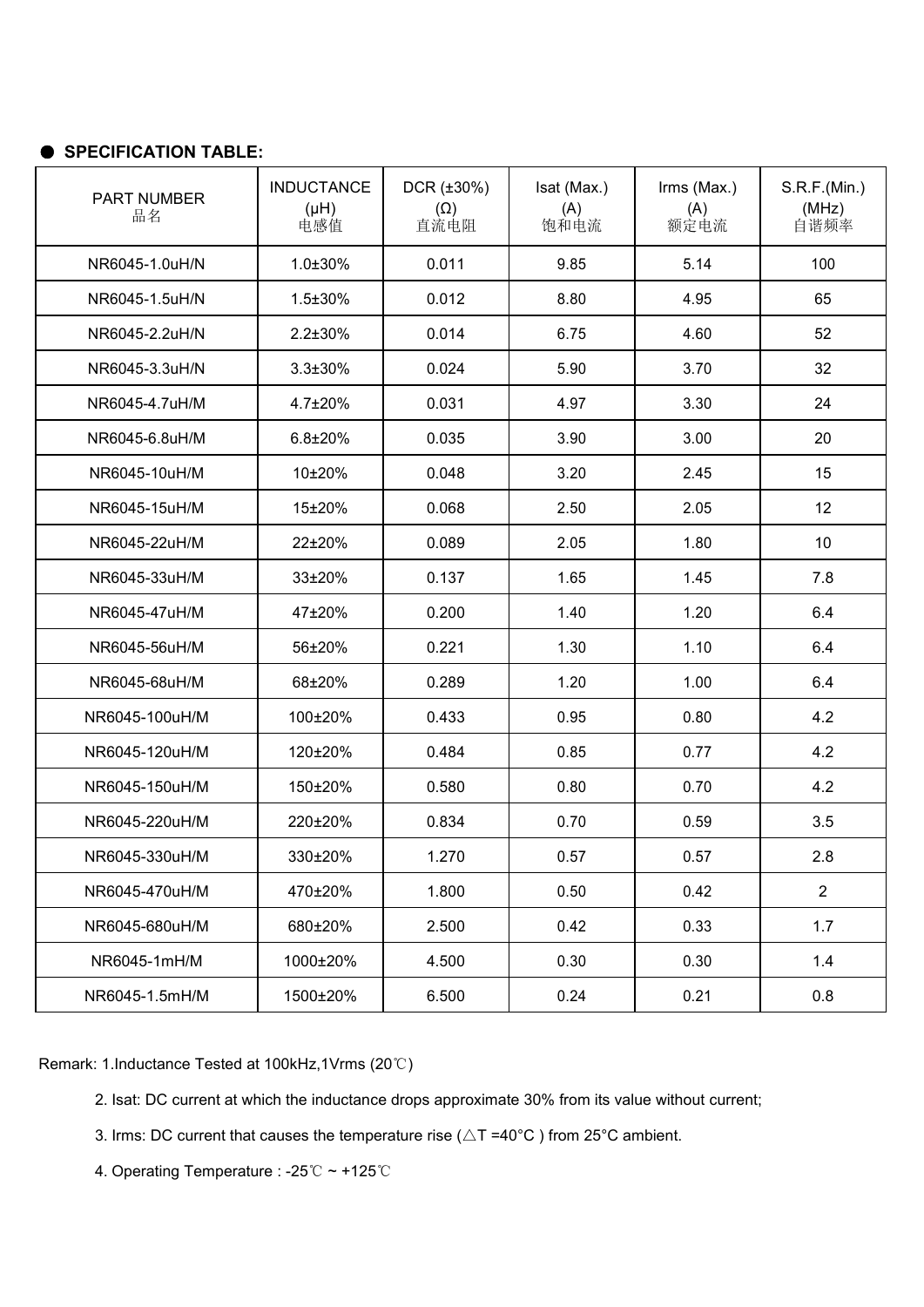| PART NUMBER<br>品名 | <b>INDUCTANCE</b><br>(Hu)<br>电感值 | $DCR$ ( $\pm 30\%$ )<br>$(\Omega)$<br>直流电阻 | Isat (Max.)<br>(A)<br>饱和电流 | Irms (Max.)<br>(A)<br>额定电流 | S.R.F.(Min.)<br>(MHz)<br>自谐频率 |  |  |
|-------------------|----------------------------------|--------------------------------------------|----------------------------|----------------------------|-------------------------------|--|--|
| NR8040-0.82uH/N   | $0.82 \pm 30\%$                  | 0.008                                      | 13.80                      | 6.30                       | 94                            |  |  |
| NR8040-1.0uH/N    | $1.0 \pm 30\%$                   | 0.008                                      | 9.85                       | 6.30                       | 89                            |  |  |
| NR8040-1.5uH/N    | $1.5 \pm 30\%$                   | 0.010                                      | 8.15                       | 5.65                       | 67                            |  |  |
| NR8040-2.2uH/N    | $2.2 \pm 30\%$                   | 0.012                                      | 7.10                       | 5.15                       | 41                            |  |  |
| NR8040-3.3uH/N    | $3.3 \pm 30\%$                   | 0.017                                      | 6.50                       | 4.40                       | 27                            |  |  |
| NR8040-4.7uH/N    | $4.7 \pm 30\%$                   | 0.019                                      | 5.90                       | 4.10                       | 24                            |  |  |
| NR8040-6.8uH/M    | $6.8 + 20%$                      | 0.024                                      | 4.55                       | 3.60                       | 20                            |  |  |
| NR8040-8.2uH/M    | $8.2 \pm 20\%$                   | 0.026                                      | 4.20                       | 3.45                       | 17                            |  |  |
| NR8040-10uH/M     | 10±20%                           | 0.042<br>3.60                              |                            |                            | 15                            |  |  |
| NR8040-15uH/M     | 15±20%                           | 0.047                                      | 2.95                       | 2.60                       | 12                            |  |  |
| NRS8040-18uH/M    | 18±20%                           | 0.053                                      | 2.70                       | 2.40                       | 11                            |  |  |
| NRS8040-22uH/M    | 22±20%                           | 0.069                                      | 2.40                       | 2.10                       | 9.5                           |  |  |
| NRS8040-33uH/M    | 33±20%                           | 0.097                                      | 2.05                       | 1.80                       | 7.8                           |  |  |
| NRS8040-47uH/M    | 47±20%                           | 0.136                                      | 1.75                       | 1.55                       | 6.4                           |  |  |
| NRS8040-68uH/M    | 68±20%                           | 0.196                                      | 1.45                       | 1.25                       | 4.9                           |  |  |
| NRS8040-82uH/M    | 82±20%                           | 0.225                                      | 1.30                       | 1.15                       | 4.9                           |  |  |
| NRS8040-100uH/M   | 100±20%                          | 0.290                                      | 1.15                       | 1.00                       | 4.2                           |  |  |
| NRS8040-120uH/M   | 120±20%                          | 0.334                                      | 1.05                       | 0.95                       | 3.5                           |  |  |
| NRS8040-150uH/M   | 150±20%                          | 0.410                                      | 1.10                       | 0.85                       | 3.5                           |  |  |
| NRS8040-220uH/M   | 220±20%                          | 0.599                                      | 0.85                       | 0.80                       | 3.5                           |  |  |
| NRS8040-330uH/M   | 330±20%                          | 0.889                                      | 0.68                       | 0.64                       | 2.8                           |  |  |
| NRS8040-470uH/M   | 470±20%                          | 1.260                                      | 0.60                       | 0.54                       | 2.1                           |  |  |
| NRS8040-680uH/M   | 680±20%                          | 2.040                                      | 0.50                       | 0.45                       | 1.7                           |  |  |
| NRS8040-1mH/M     | 1000±20%                         | 2.800                                      | 0.40                       | 0.35                       | 1.4                           |  |  |

- 2. Isat: DC current at which the inductance drops approximate 30% from its value without current;
- 3. Irms: DC current that causes the temperature rise ( $\triangle T = 40^{\circ}$ C) from 25°C ambient.
- 4. Operating Temperature : -25℃ ~ +125℃